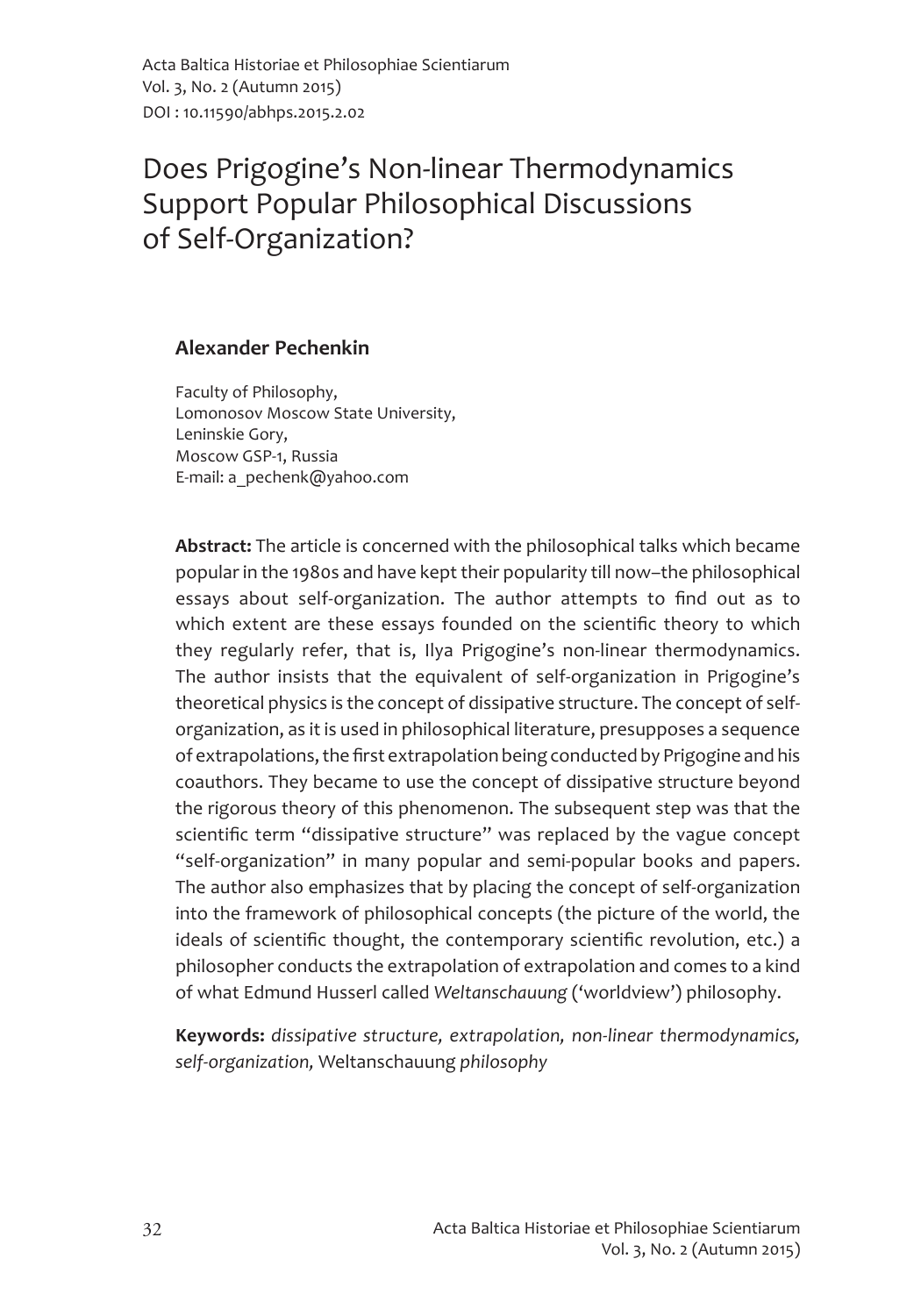# Introduction

Philosophical talks about self-organization became an essential component of scientific literature at the end of the 20<sup>th</sup> century and in the 21<sup>st</sup> century. To cite Wikipedia, "Self-organization is a process where some form of global order or coordination arises out of the local interactions between the components of an initially disordered system. [...] Self-organization occurs in a variety of physical, chemical, biological, social and cognitive systems." (Wikipedia, n.d.) The most robust and unambiguous examples of self-organizing systems are from the physics of non-equilibrium processes. Self-organization is also relevant to chemistry.

The concept of self-organization is central to the description of biological systems, from the subcellular to the ecosystem level. There are also cited examples of "self-organizing behavior" found in the literature of many other disciplines, both in the natural sciences and the social sciences such as economics or anthropology. [...]

Self-organization as a word and concept was used by those associated with general systems theory in the 1960s, but did not become commonplace in the scientific literature until its adoption by physicists and researchers in the field of complex systems in the 1970s and 1980s. After Ilya Prigogine's 1977 Nobel Prize, the thermodynamic concept of self-organization received some attention of the public, and scientific researchers started to migrate from the cybernetic view to the thermodynamic view. (Wikipedia, n.d.)

An objection is very likely: one can say that Wikipedia does not represent scientific culture. However we can refer to a lot of philosophical and scientific publications in which the term "self-organization" is significantly important and even central (for an analytical review of some of them see Näpinen, 1993; 2004; 2014; also Feistel & Ebeling, 2011).

In many writings the concept of self-organization is connected with Prigogine's non-linear non-equilibrium thermodynamics (see, for example, the above quotation from *Wikipedia*). Moreover, this theory is often being represented as the basis, or at least as a justification, of the worldview which uses selforganization as a central notion.

The present article is critical. It challenges the belief that self-organization is the conception of Prigogine's thermodynamics. Indeed, it is not a technical concept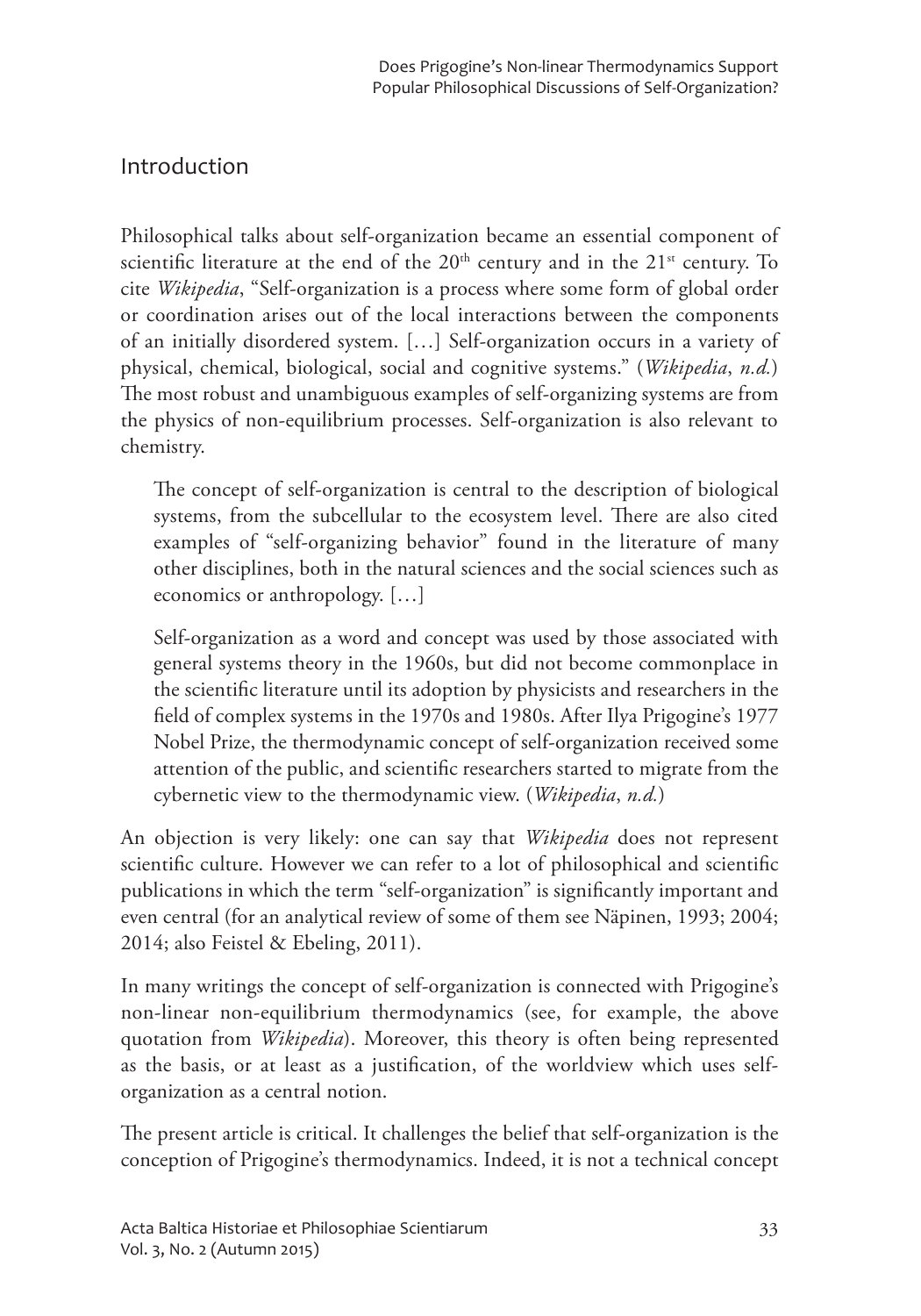of a scientific theory. Nevertheless, "self-organization" is present in many books written by Prigogine and his coauthors. What is the reason of such popularity? The conception of dissipative structure, which is the characteristic message of Prigogine's theory (the theory of dissipative structures won Prigogine the Nobel Prize in Chemistry), can be treated as a counterpart of the philosophical (and/or scientifically popular) concept of self-organization. However, there is no direct way from the dissipative structure to self-organization. The article will show that the formulation of the concept of self-organization in Prigogine's and his coauthors' writings results from at least two extrapolations: (1) the extrapolation of the "good" exact conception of dissipative structure, the conception elaborated by a theoretical analysis of some experimental phenomena, over a number of similar physical, chemical, biological phenomena, and (2) the extrapolation of the conception of dissipative structure beyond real and hypothetical dissipative structures, described in Prigogine's nonlinear thermodynamics, the formation of the dissipative structure, taking the vague name "self-organization".

In the following section, the definition of the dissipative structure, contained in Prigogine's works, will be formulated. This definition is the basis of extrapolation of the concept of the dissipative structure over a number of phenomena which could be conventionally embraced by this definition. The third section will consider the structure of Prigogine's non-linear non-equilibrium thermodynamics which forms the context of the concept of dissipative structure. It will be noted that the real definition of the dissipative structure could be given within the framework of the theory and any extrapolation of this concept should be founded by the corresponding development of the theory. The fourth section returns to the concept of dissipative structure. I will concentrate on the dissipative structures to which Prigogine and his coauthor refer as paradigmatic examples within the framework of nonlinear non-equilibrium thermodynamics. The fifth section describes the extrapolation of the concept of dissipative structure over a field of close and similar phenomena. The sixth section is concerned with the concept of self-organization. However, this concept is approached in connection with the concept of dissipative structure, following the next step of the extrapolation of the Prigogine's concept, the extrapolation of which transforms it into a concept of philosophical worldview. The final section is dedicated to a philosophical presumption of such an extrapolation. This is the worldview philosophy (Weltanschauung Philosophie) in Edmund Husserl's terminology.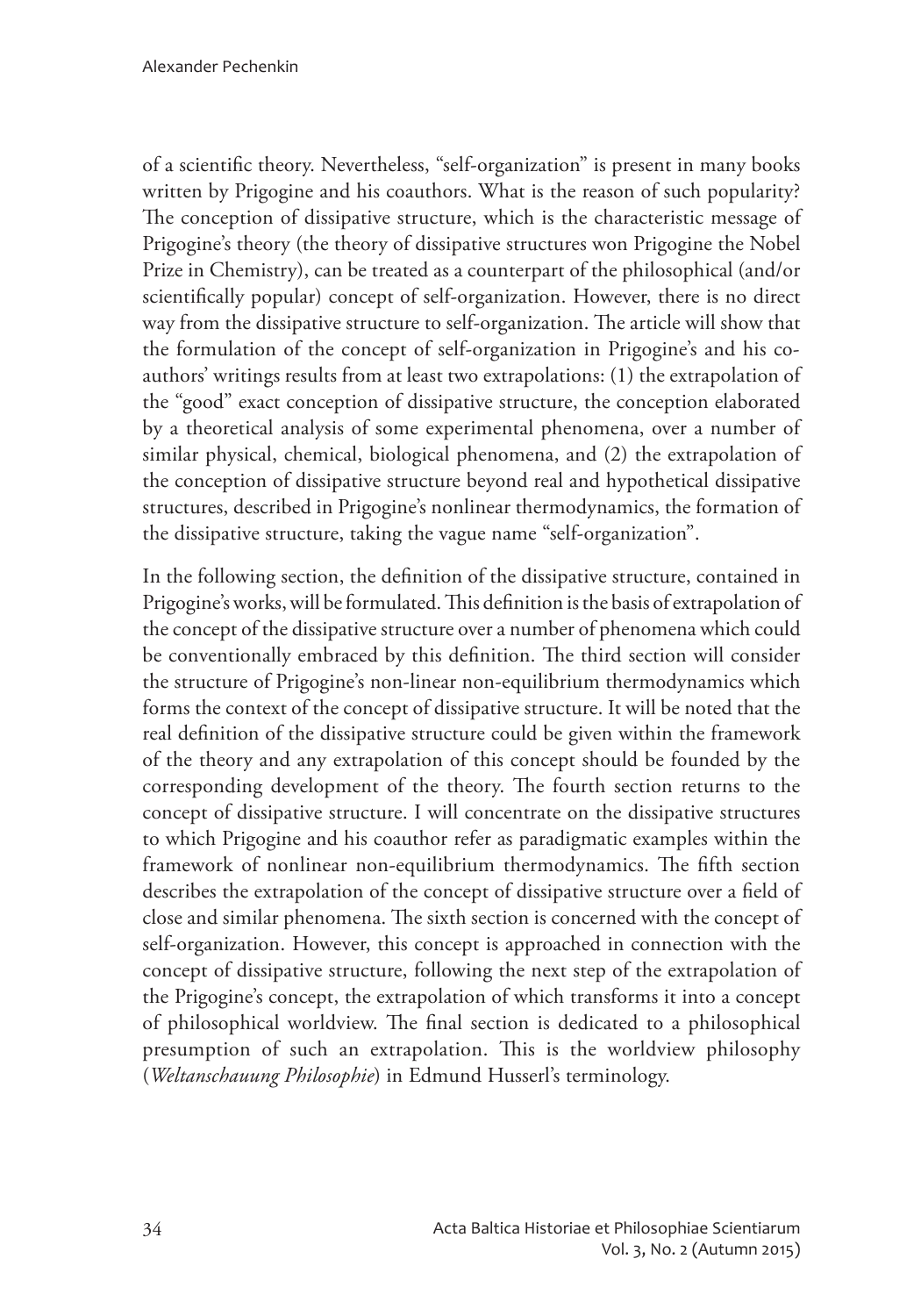# The concept and definition of the dissipative structure

According to Glansdorff and Prigogine (1971):

From the macroscopic point of view it is necessary to distinguish between two types of structure:

- equilibrium structures;
- dissipative structures.

Equilibrium structures may be formed and maintained through reversible transformations implying no appreciable derivation from equilibrium. A crystal is a typical example of equilibrium structure. Dissipative structures have a quite different status: they are formed and maintained through the effect of exchange of energy and matter in non-equilibrium conditions. The formation of cell patterns at the onset of free convection [...] is a typical example of dissipative structure. (Glansdorff & Prigogine, 1971, p. xv)

Here Glansdorff and Prigogine write about the Bénard cells. In his Nobel lecture, Prigogine (1977) provided the following description of this phenomenon:

It is remarkable that this new type of behavior appears already in typical situations studied in classical hydrodynamics. The example which was first analyzed from this point of view is the so-called 'Bénard instability'. Consider a horizontal layer of fluid between two infinite parallel planes in a constant gravitational field, and let us maintain the lower boundary at temperature  $T$ , and the higher boundary at temperature  $T$ , with  $T$ ,  $> T$ , For a sufficiently large value of the "adverse" gradient  $(T<sub>1</sub> - T<sub>2</sub>)/(T<sub>1</sub> + T<sub>2</sub>)$ , the state of rest becomes unstable and convection starts. The entropy production is then increased as the convection provides a new mechanism of heat transport. Moreover, the state of flow, which appears beyond the instability, is a state of organization as compared to the state of rest. Indeed a macroscopic number of molecules have to move in a coherent fashion over macroscopic times to realize the flow pattern. (Prigogine, 1977)

The term 'entropy production' is present in the above piece. This terminology is typical for the Brussels school to which Prigogine belonged. The change of entropy can be split into two parts: the entropy production due to changes inside the system, and the flow of entropy due to interaction with the outside world. According to the second law of thermodynamics the entropy production is never negative.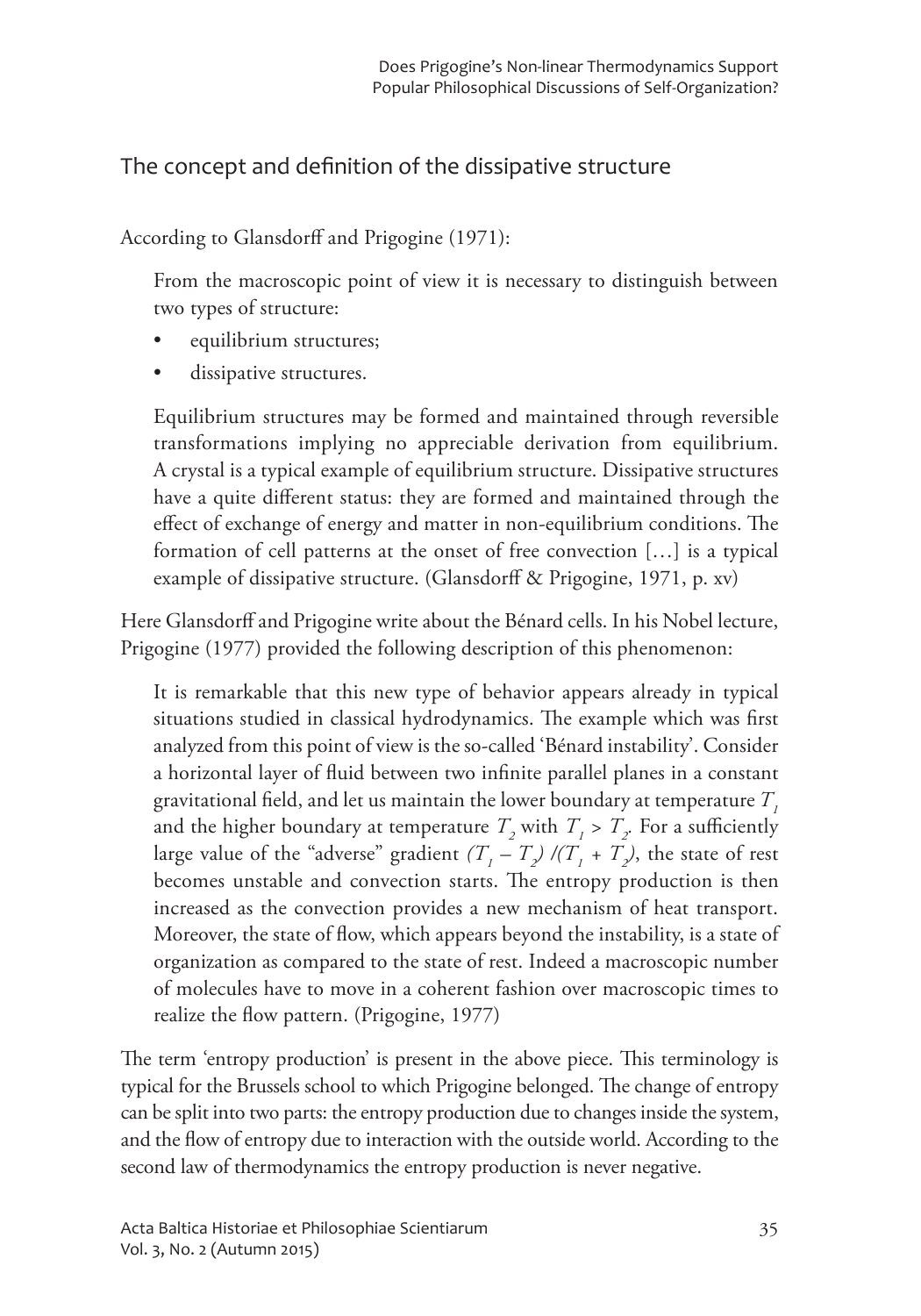The book by Nicolis and Prigogine (1977) offers a slightly different definition, one that refers to the theoretical concept of the thermodynamic branch.

A chemically reacting mixture is described by nonlinear equations having, in general, more than one solution (even when boundary and initial conditions are taken into account). Let us consider the solution corresponding to equilibrium conditions (this implies maximum entropy for isolated systems, minimum Helmholtz free energy for systems at given temperature and volume). We call this solution 'thermodynamic branch.' Suppose we now vary the constraints so as to force the system further and further away from equilibrium. Then, nonequilibrium thermodynamics leads us to formulate condition for the stability of the thermodynamic branch. If this condition is not satisfied the thermodynamic branch may become unstable, and the system may evolve toward a new structure involving coherent behavior. (Nicolis & Prigogine, 1977, pp. 3-4)

"The new structures," Nicolis and Prigogine write further,

are radically different from the 'equilibrium structures' studied in classical thermodynamics, such as crystals and liquids. They can be maintained in far-from-equilibrium conditions only through a sufficient flow of energy and matter. An appropriate illustration would be a town that can only survive as long as it is a center of inflow of food, fuel, and other commodities and sends out products and wastes. (Nicolis & Prigogine, 1977, p. 4)

Let us emphasize that here a "town" is a comparison, an illustration, rather than an example of the dissipative structure. True, in many other writings, Prigogine and his coauthors have neglected the difference between an example and an illustration.

In spite of the elements of the theory included in the above definitions, we need to treat them as descriptive definitions (or definitions by description) which allow us to distinguish this phenomenon from other similar phenomena (to some extent like Lewis' definition "man is the animal that laughs") (Robinson, 1954, p. 104). Such a technique does not allow us to ensure that the observed phenomenon is really a dissipative structure in the technical sense of the word. Moreover, such a definition leads us to use literary examples, removed from science (say, by mentioning the dissipative structure one can refer to the earth as a whole, the earth as an open system subject to the constant flow of energy from the sun). To formulate a real definition of the dissipative structure means to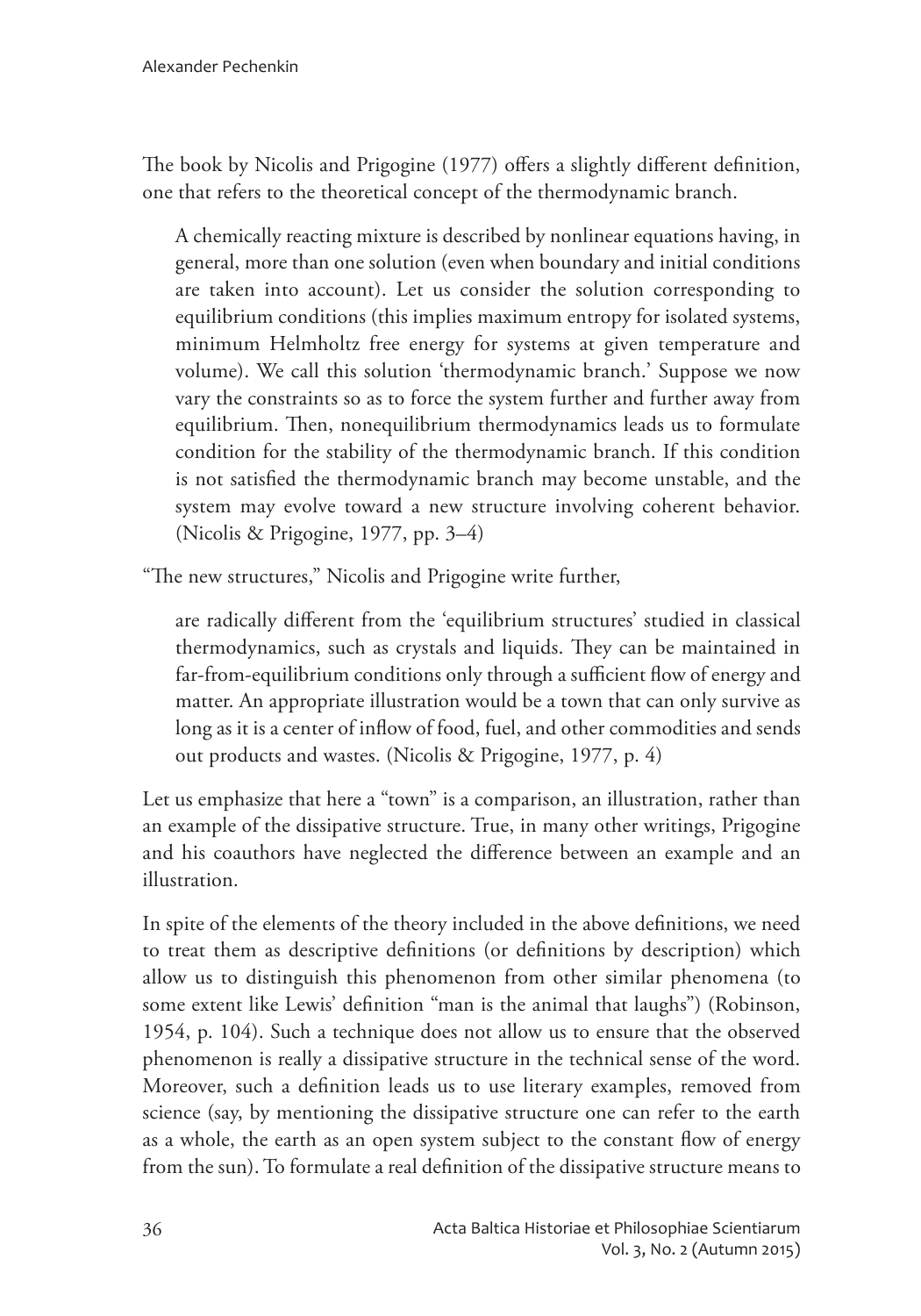develop a theory of this phenomenon (or to construct its theoretical explanation developing already built theories). Here John Locke's example is instructive: the real definition of gold describes the constitution of the insensible parts of the body on which the qualities (mentioned in the nominal definition) depend.

The theoretical explanation of the dissipative structures is provided in Prigogine's and his coauthors' books on nonlinear thermodynamics.

# The structure of Prigogine's nonlinear thermodynamics

In many books on thermodynamics, non-equilibrium phenomena are treated as special problems. Thermodynamics is presented as a linear theory based on a number of well-known postulates. Non-equilibrium nonlinear problems are treated after the main text by inviting some additional assumptions. "Statistical method allows us to solve some problems which cannot be solved within the framework of thermodynamics (for example, to solve the problem of heat capacity)" (Rumer & Ryvkin, 2008, p. 10).

Prigogine's and his coauthors' books have another structure. They represent "a unified treatment of macroscopic physics, involving both reversible and irreversible processes in both the near and far from equilibrium situations" (Glansdorff & Prigogine, 1971, p. xvii).

This does not mean that their structure is close to the axiomatic one (or that Prigogine and his coauthors have tried to present their theory axiomatically). Their books (this article mainly refers to Glansdorff & Prigogine, 1971) are constructed according to the principle of generalizations. It has three levels of generality: regular thermodynamics of the reversible processes, linear thermodynamics of the irreversible process, and nonlinear thermodynamics of the irreversible processes. Within the framework of the third level, the concept of the dissipative structure is constructed and explained.

This three-level structure is evident in the book by Glansdorff and Prigogine (1971). Besides, it is specially described in the article by Nicolis (1970).

It should be noted that the second and third levels result not only from generalization, they also presuppose a specialization which leads to restrictions of generality: each level is connected with additional hypotheses, which request confirmation. As a result, the dissipative structures described and explained in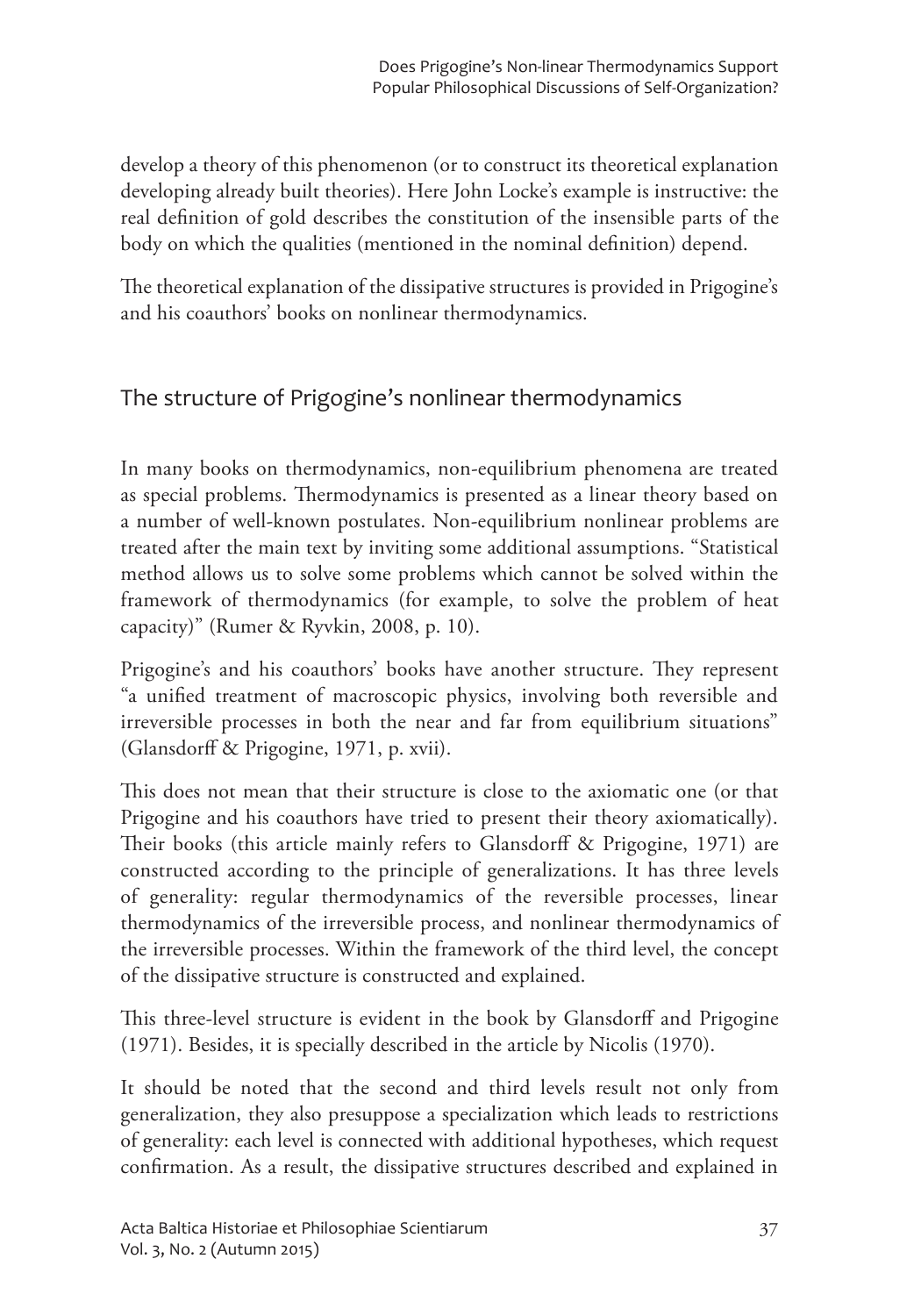Prigogine's and his coauthors' works are not only illustrations and confirmations, but they are caused by the structure of the theory presented in these books.

It can be formulated in another way. Prigogine and his coauthors developed a new conceptual structure of thermodynamics—the dissipative structures presented within the framework of their nonlinear thermodynamics are not only observable phenomena, but they are theoretically loaded by the new conceptual framework.

The first (bottom) level consists in ordinary thermodynamics of equilibrium processes. True, this thermodynamics is enriched by the concepts proper to the Brussels school, which was formed around Théophile de Donder, whose student Prigogine was. The concepts of entropy production and entropy flow were already mentioned above. These concepts are formulated on the first level of thermodynamics. To obtain explicit expressions for them, the concepts of thermodynamic forces and thermodynamic flows are formulated (de Donder formulated the concept of chemical affinity, which is the force that drives chemical reactions, and the corresponding flow is the rate of chemical reaction). Another conventional example of the thermodynamic force is the temperature gradient (a difference in temperature between adjacent parts of a system), a corresponding thermodynamic flow is the irreversible flow of heat.

The second level is linear thermodynamics of irreversible processes. It is based on linear relations between thermodynamic forces and flows (for example,  $J_{\alpha} = \sum_{\beta} L_{\alpha\beta} X_{\beta}$ ). It should be emphasized that these relations are not contained in the apparatus of thermodynamics, but they are additionally constructed and tested. According to Glansdorff and Prigogine (1971, p. 31), the "existence of such phenomenological relations has to be understood as an extra-thermodynamic hypothesis". The paradigm examples of such relations are Fourier's law for heat flow and Fick's law for diffusion. Fourier's law states that the heat flow is proportional to the temperature gradient, Fick's law says that the flow of diffusion (diffusion current) is proportional to the gradient of concentration.

In this connection, the Onsager celebrated reciprocity relations are formulated as  $L_{\alpha\beta} = L_{\beta\alpha}$ . This can be understood as follows: when the flow  $J_{\alpha}$ , corresponding to the irreversible process  $\alpha$  is influenced by the force  $X_{\alpha}$  of the irreversible process  $\beta$ , then the flow  $J_{\beta}$  is also influenced by the force  $X_{\alpha}$ , through the same coefficient  $L_{\alpha\beta}$ .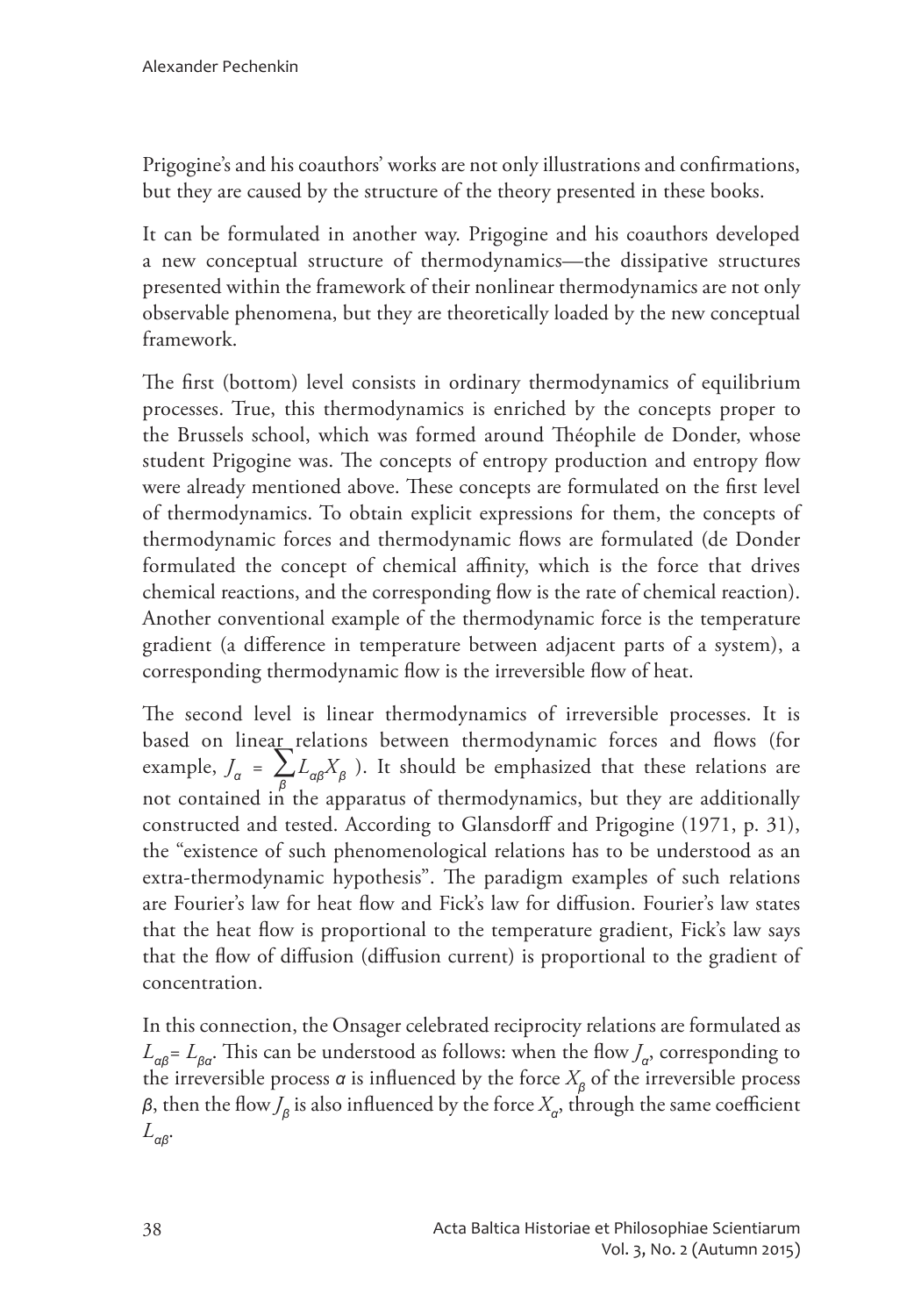Prigogine and his coauthors emphasized that the Onsager relations did not result from a deductive development of the theory. The Onsager relations have received reliable empirical confirmation.

As was said above, linear thermodynamics of irreversible processes is not only a generalization of ordinary reversible thermodynamics. In order to operate with entropy outside the state of equilibrium, one needs to use the approximation of local equilibrium. This means that within each small mass element of medium there exists a state of local equilibrium for which the local entropy is the same function of the local macroscopic variables as at the state of equilibrium.

As a simple example, expansion of a gas in a pipe corresponds to nonhomogeneous state, as well as to non-equilibrium process. However, at each point the relation between temperature and pressure is still expressed by the same law, e.g.  $pv = RT$ , as for equilibrium. Likewise, entropy remains defined by Gibbs' formula (here the following relation is meant:  $Tds = dE + pdV - \mu dm$ , where T is absolute temperature, s is entropy, E is internal energy, p is pressure,  $\mu_i$  is chemical potential per unit mass of constituent  $x_i$ ,  $m_i$  is mass of the constituent  $x_j$ ). (Glansdorff & Prigogine, 1971, pp. 14-15)

In the abovementioned article about the structure of Prigogine's thermodynamics, Nicolis (1970) points to another aspect of the second level (of the linear thermodynamics of irreversible processes):

The local formulation of irreversible thermodynamics has been developed in yet another direction—the search for variational principles. The question one asks is whether there exists a general principle—other than the second law—characterizing non-equilibrium states themselves independently of the details of phenomena occurring in the system. In order to formulate this question quantitatively it is necessary to analyze in some detail the character of a non-equilibrium state in thermodynamics. In an isolated system, one has  $d_sS = 0$  and the second principle implies that entropy increases until it reaches its maximum value. The system thus tends more or less rapidly to a uniquely determined permanent state which is the state of thermodynamic equilibrium. Consider now instead of an isolated system a closed system which can exchange energy with the external world, or an open system which can exchange both energy and matter. In this case, and provided the external reservoirs are sufficiently large to remain in a time independent state, the system may tend to a permanent régime other than the equilibrium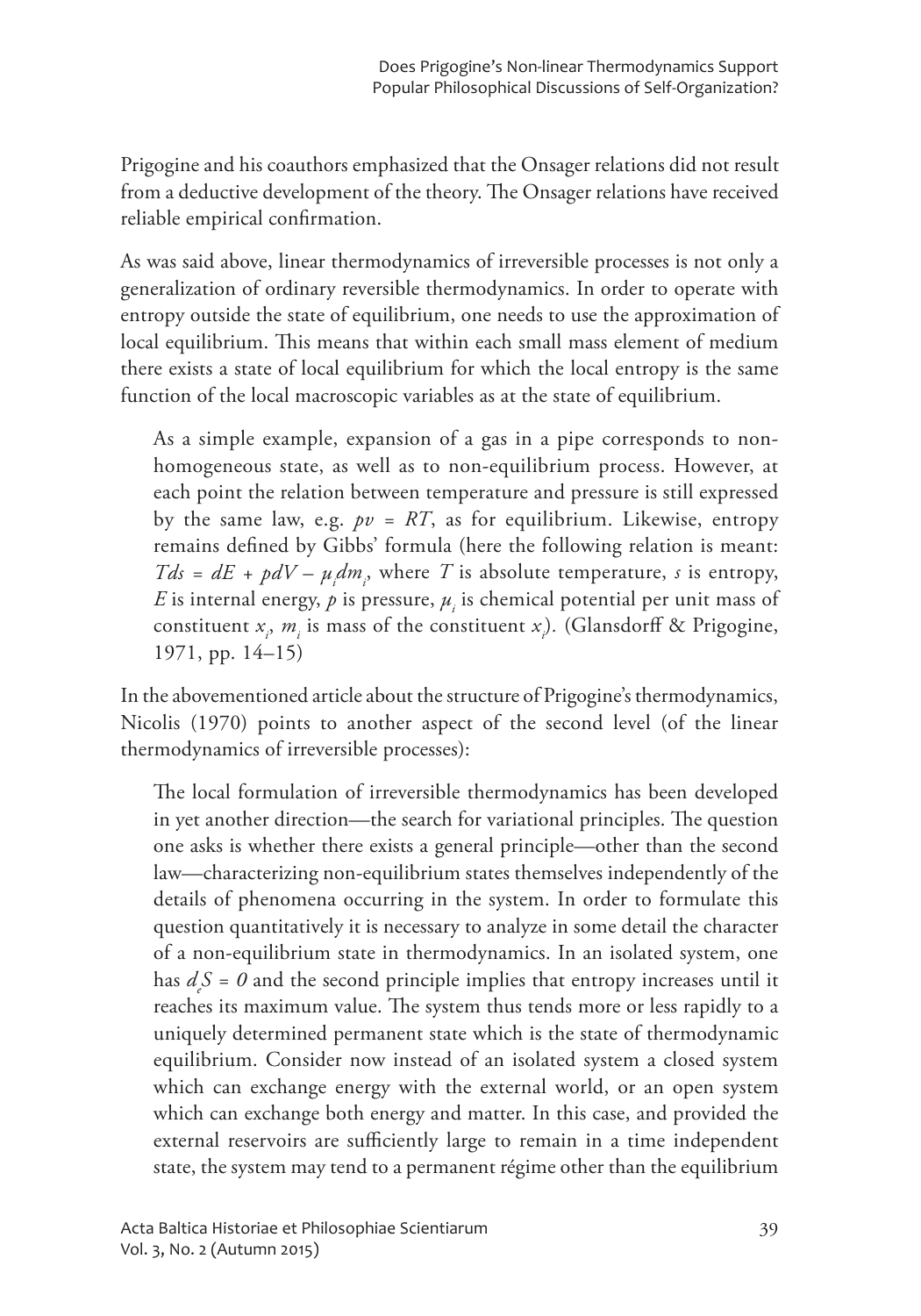one. This will be a steady non-equilibrium state. Now this régime is no longer characterized by a maximum of entropy or by a minimum of free energy. In other terms, the variational principles valid in thermal equilibrium cannot be extended beyond this state. It is therefore necessary to look for new principles which generalize the concept of a thermodynamic potential to steady (or slowly varying in time) non-equilibrium states. To this end we subdivide the domain of non-equilibrium phenomena into two parts: the region close to equilibrium and the region of states arbitrarily far from equilibrium. (Nicolis, 1970)

Prigogine has shown that steady states close to equilibrium are characterized by an entirely different variational principle according to which, at the steady state, the entropy production per unit time is a minimum  $\frac{d_i S}{dt}$  = min (it is called the principle of the minimum entropy production). It is important to realize that it provides a general evolution criterion. Indeed, the validity of the theorem of minimum entropy production together with the second law implies that a physical system will necessarily evolve to the steady non-equilibrium state and that the latter corresponds to a stable situation. It can be also shown that, under certain conditions, the steady state which, according to the theorem, is characterized by a minimum of dissipation or, so to say, by a maximum of possible stability, is also characterized by a lower value of entropy than at equilibrium: it is a less probable state than the equilibrium.

The third level is nonlinear thermodynamics of irreversible processes. Here Glansdorff and Prigogine put forward what they called the general evolution criterion. Under the assumption of the local equilibrium they demonstrated an inequality which is valid for all macroscopic physics. As is well known, the second law of thermodynamics provides the criterion describing the evolution towards equilibrium. Let us consider a system with fixed boundary conditions incompatible with equilibrium. The Glansdorff-Prigogine evolution criterion (which is reduced to the theorem of minimum entropy production in the linear range) can be presented by the formula  $\frac{d_x P}{d_y} \leq 0$  which says that the change of the forces  $X_{\alpha}$  proceeds always in a way as to lower the value of the entropy production. This criterion is independent of any assumption about the phenomenological relations between the flows and the forces.

This was the evolution criterion for dissipative systems. Glansdorff and Prigogine (1971) extend it to include convection processes presupposing collective movement of aggregate of molecules within fluids. Their conclusion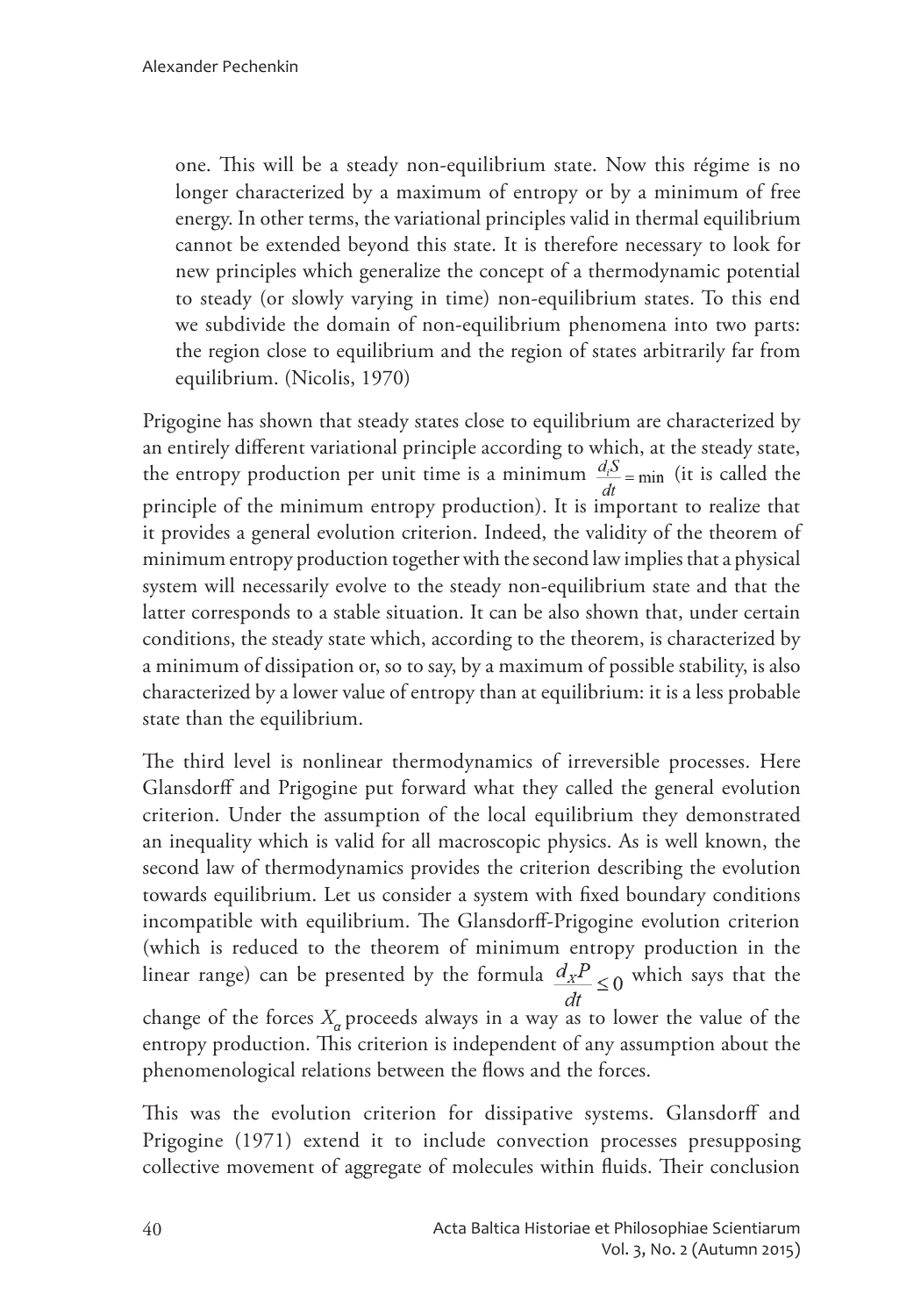is the following: "with the exception of non-conservative systems, the evolution criterion is always associated to the entropy production" (Glansdorff & Prigogine, 1971, p. 124).

The theory of stability presented in Glansdorff's and Prigogine's book is rather complicated. This theory is based on Lyapunov's mathematical theory of stability and Einstein's approach to fluctuations. In his semi-popular book, Prigogine (1980) explains the theory of stability in non-linear thermodynamics by referring to a generalization of the classical thermodynamic theory of stability. If we perturb a system that is near an equilibrium value  $S$ , we have

$$
S = S_e + \delta S + \frac{1}{2} \delta^2 S
$$

Because the function  $S$  is maximum at  $S$ , the first-order term vanishes, and therefore the stability is determined by the sign of the second-order term  $\delta^2 S$ . When a number of conditions are satisfied,  $\delta^2 S$  is a negative definite quality. Moreover, it can been shown that the time derivative of  $\delta^2 S$  is related to the entropy production,  $P$ , through the formulae

$$
\frac{1}{2}\frac{\partial}{\partial t}\partial^2 S = \sum_{\rho} J_{\rho} X_{\rho} = P \ge 0,
$$

where  $\delta^2 S$  is a Lyapunov function and its existence ensures stability (the damping of all fluctuations).

Let us calculate the perturbation for a system in a nonequilibrium state. The time derivative of  $\delta^2 S$  is no longer related to the total entropy production, but to the entropy production arising from perturbation. In other words, we now have another expression for the time derivative of  $\delta^2 S$ .

$$
\frac{1}{2}\frac{\partial}{\partial t}\partial^2 S = \sum_{\rho} \partial J_{\rho} \partial X_{\rho}
$$

The right hand side is what may be called the excess entropy production at a stationary state. The entropy production contains the thermodynamic forces and flows after the  $\Sigma$  symbol. In turn, the excess entropy production contains the perturbations (disturbances) of the thermodynamic forces and flows after the  $\Sigma$ symbol. In other words, this value contains deviations of the forces and flows, their deviations from those values which correspond to the stationary state the stability of which is under consideration.

"There is an essential difference," Prigogine notes, "between the laws for systems at equilibrium and those for systems that are far from equilibrium. The laws of equilibrium are universal. However, far from equilibrium, the behavior may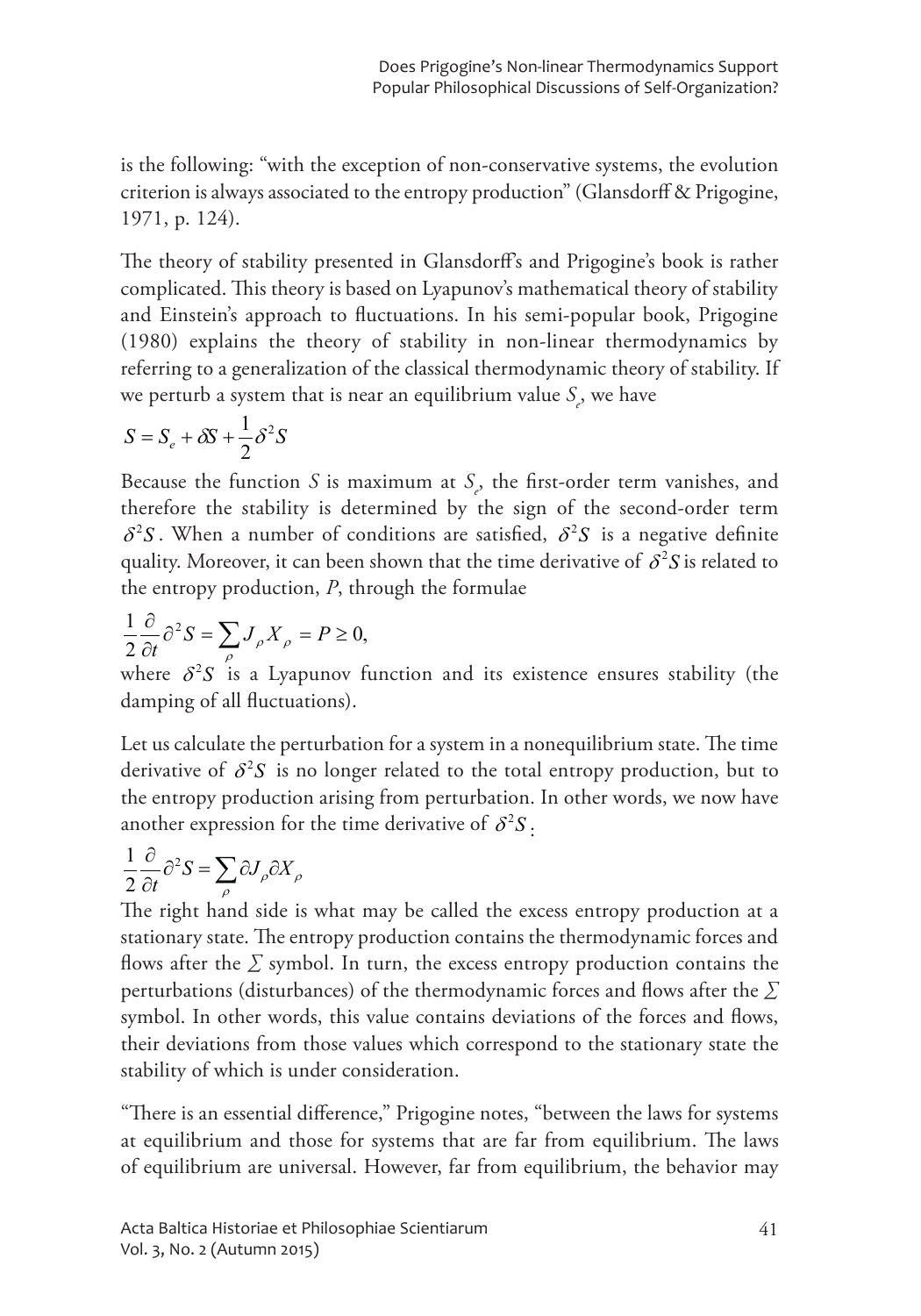become very specific. This is a welcome circumstance because it permits us to introduce a distinction in the behavior of physical systems that would be incomprehensible in an equilibrium" (Prigogine, 1980, p. 93).

"The sign of the excess of entropy production is not prescribed once and for all by the second law of thermodynamics. Therefore we have to discuss its sign according to the phenomenological laws adopted" (Glansdorff & Prigogine,  $1971, p. 75$ ).

Nevertheless, the excess entropy production "seems to be the basic quality whose behavior characterizes the occurrence of new structures and their stability" (Glansdorff & Prigogine, 1971, p. xxi).

The dissipative structures within the framework of nonlinear thermodynamics

In Glansdorff's and Prigogine's work, two types of the dissipative structures are taken under discussion: the abovementioned Bénard cells and oscillatory chemical reactions. The Bénard cells provide a "simple example" (Glansdorff & Prigogine, 1971, p. xii). They have been described in the classical works on hydrodynamics (Landau & Lifshitz, 1988, pp. 311–318). The Glansdorff-Prigogine treatment follows Subrahmanyan Chandrasekhar's (1961, ch. 2) work on hydrodynamics. However, dissipative structures occur only within the framework of nonlinear thermodynamics.

Glansdorff and Prigogine (1971, p. 149) treat the Bénard cells from the perspective of their theory of evolution and as development of their theory of stability. By simplifying their discussion, one comes to the following description:

The manifold of solutions corresponding to the system at rest will be called the thermodynamic branch. At the Bénard point, the thermodynamic branch becomes unstable. We then have a transition to a new branch.

This transition involves the appearance of a dissipative structure. Indeed, at the critical point the system uses part of its thermal energy to build up the kinetic energy necessary to maintain the macroscopic stationary cellular motion which occurs at the onset of free convection. Then the layer appears as formed by juxtaposed calls aligned to form a regular hexagonal pattern in the horizontal plane. (Glansdorff & Prigogine, 1971, p. 154)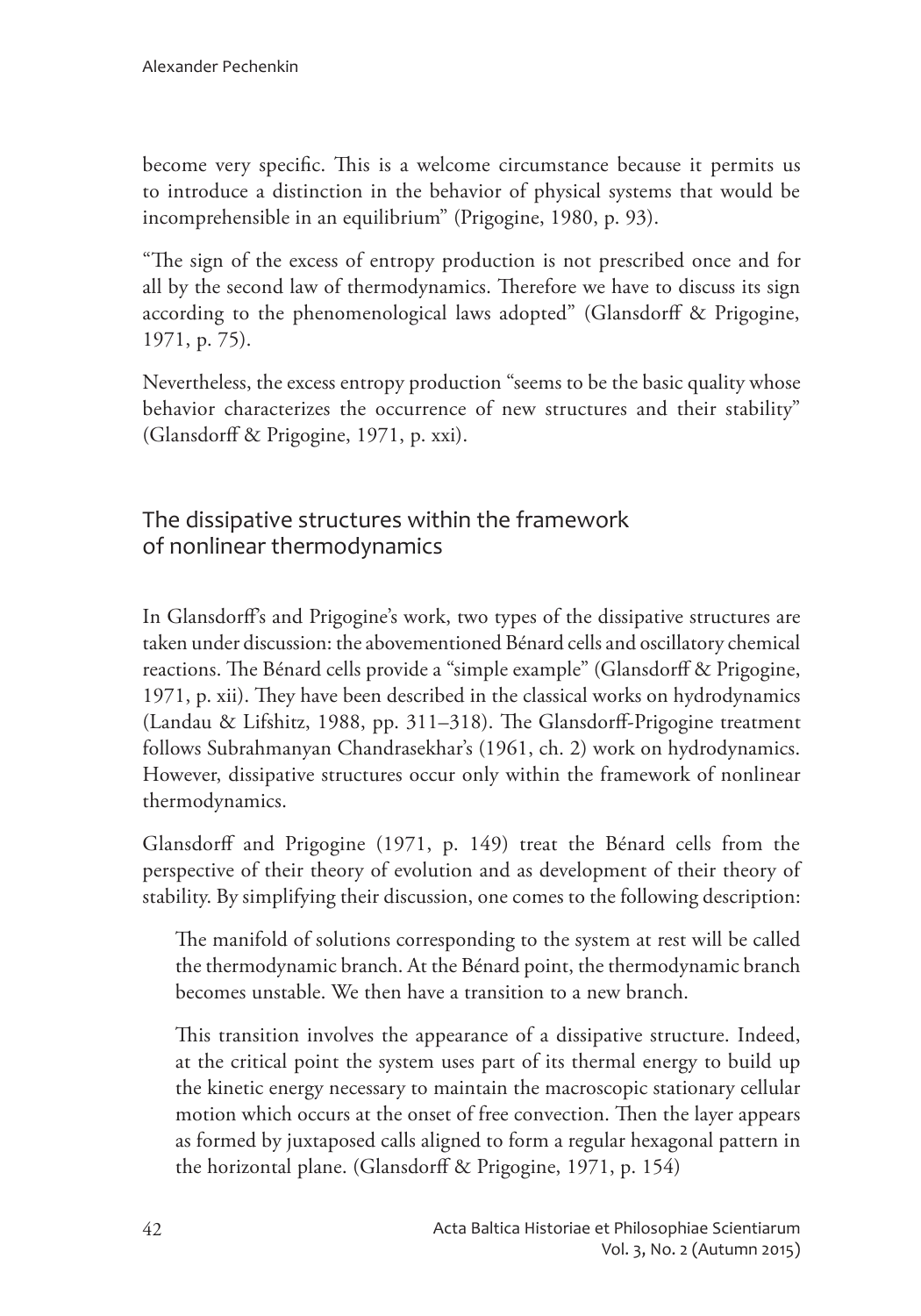Glansdorff and Prigogine (1971, p. 166) also demonstrate that in the Bénard problem, "convection sets in as stationary motion, or in other words, the so called principle of the exchange of stabilities (Chandrasekhar's terminology) is satisfied".

This description follows the discussion (see Glansdorff & Prigogine, ch. 11, as here I discuss only the beginning points): (1) consider a horizontal layer of fluid between two infinite parallel planes, in a constant gravitational field, and let us maintain the lower boundary at temperature  $T<sub>o</sub>$ , and the higher boundary at  $T<sub>o</sub>$ with  $T_1 > T_2$ ; (2) if the layer is thin, we may neglect the pressure dependence of the density, and the equation of state may be written in the linear form; 3) the usual phenomenological laws give us the relations connecting the thermodynamical forces and flows—Fourier's law and the linear laws of Newtonian fluid; (4) apply separately the thermodynamic and hydrodynamic stability conditions (the former condition takes the dissipative processes in liquid under consideration, the latter takes the variation of its kinetic energy under consideration).

This algorithm can be treated as a real definition of the Bénard cells as a dissipative structure.

The other example of the dissipative structures in the Glansdorff-Prigogine's book refers to chemical kinetics. However, this illustration turned out to be a difficult problem. If the description of the Bernard problem proceeded from the theory "presented in the previous chapters", chemical kinetics requested additional theoretical constructions.

According to Glansdorff and Prigogine:

Both in hydrodynamics and in chemical kinetics instabilities due to nonlinear effects may occur far from equilibrium. In hydrodynamics, non-linear effects are generated by the inertial terms (critical Reinolds number). However, the chemical kinetic problem may correspond to a practically infinite variety of possible mathematical structures. Indeed in the chemical case we are concerned with an arbitrary number of steps, each of which involves usually a monomolecular or bimolecular mechanism. One of our main aims will be to investigate under what conditions instabilities have to be expected in such schemes. It will appear from this study, that some autocatalytic effect, in general sense of the term, is always required: the same compound has to fulfill at least two different function in the reaction scheme. (Glansdorff & Prigogine, 1971, p. 82)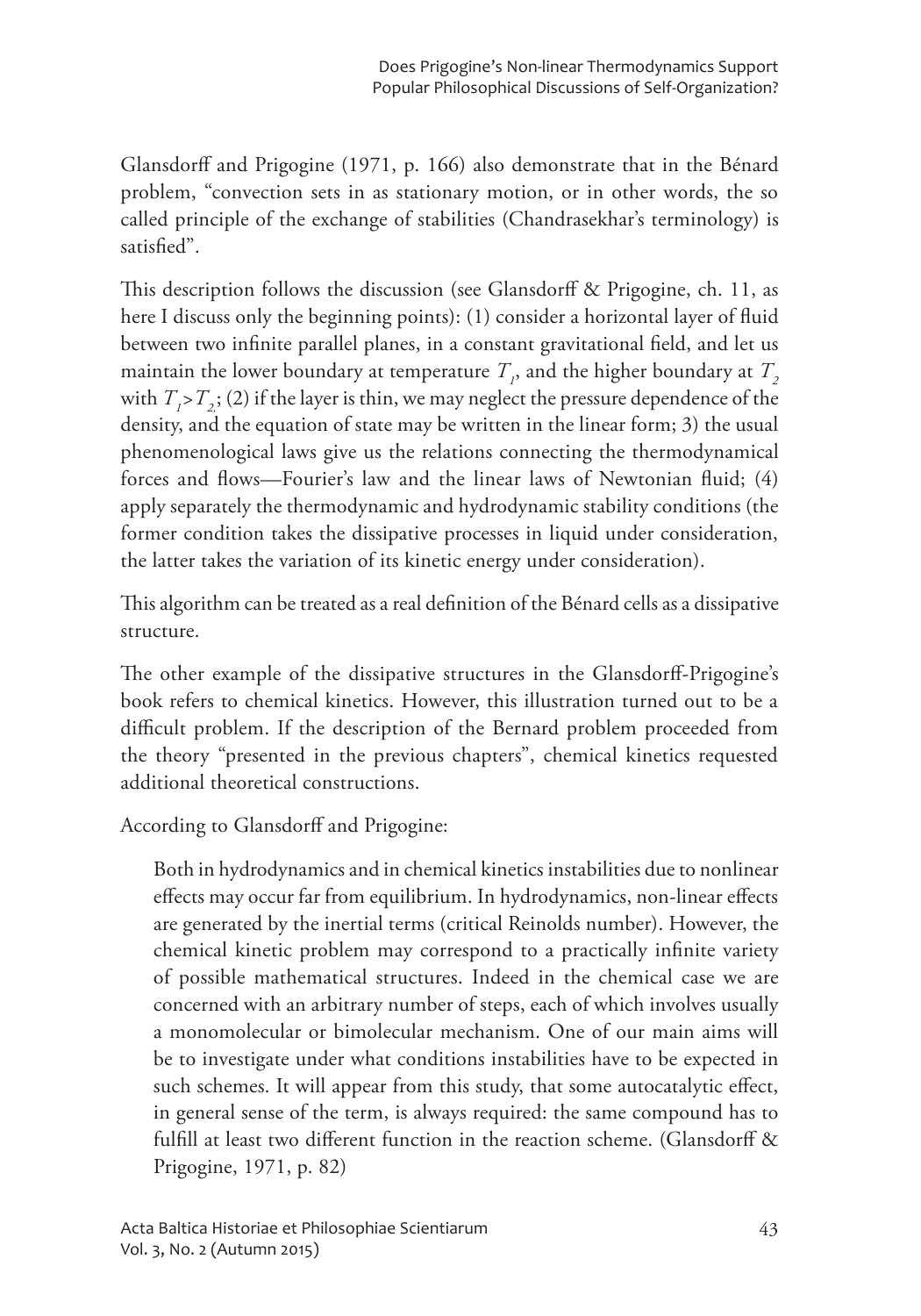Autocatalysis is usually called the catalysis of the reaction by its products. Glansdorff and Prigogine use the term 'autocatalysis' in a more embracing sense which allows them to extrapolate it over subtle schemes of reactions. They came to an important conclusion which has a character of prediction. An empirical counterexample could falsify their theory (in Popper's sense).

However, compared to their overview of the Bénard problem, they were not able to give as detailed picture of the formation of the dissipative structure for chemical kinetics. "The only unified features at our disposal are the stability condition and the condition for the occurrence oscillations" (Glansdorff & Prigogine, 1971, p. 222). The problem of the formation of chemical oscillations requests additional conceptual tools. Figuratively speaking, Glansdorff and Prigogine created the fourth level of thermodynamics, the level of mathematical theory of dynamic systems.

Glansdorff and Prigogine planned their chapter 'Time order in chemical reactions' in the following way:

We first consider the behaviour of oscillations on the thermodynamic branch [...] The situation is realized in the Lotka (1920) and Volterra (1931) model. We then study the oscillations belonging to a new non-thermodynamic branch. We discuss the difference with the behavior observed in the first case. The main feature is the advent of chemical oscillating process, the 'limit cycles' first introduced by Poincaré in the study of three-body problem (1892). It is very likely that these processes are of great importance for the occurrence of 'chemical clocks', which are typical examples of 'time-order' generated by dissipation (Glansdorff & Prigogine, 1971, pp. 222–223).

Here Glansdorff and Prigogine refer first to the Lotka-Volterra kinetic scheme of an oscillatory reaction in the ecological context of the competition between prey and predator. However, this scheme leads to a set of periodic motions, each with a different period. As a result, it cannot be used to model chemical reactions with a well-defined period determined by the values of characteristic parameters such as rate constants and temperature.

Then they refer to the 'chemical clock'. The experimental basis of this discussion is the Belousov-Zhabotinsky reaction, the history of which has been described in the philosophy of science (see Pechenkin, 2004). Already Zhabotinsky and his coauthors applied the mathematical technique of Poincaré's limit cycle to describe and explain this reaction. Prigogine and his coauthors worked in the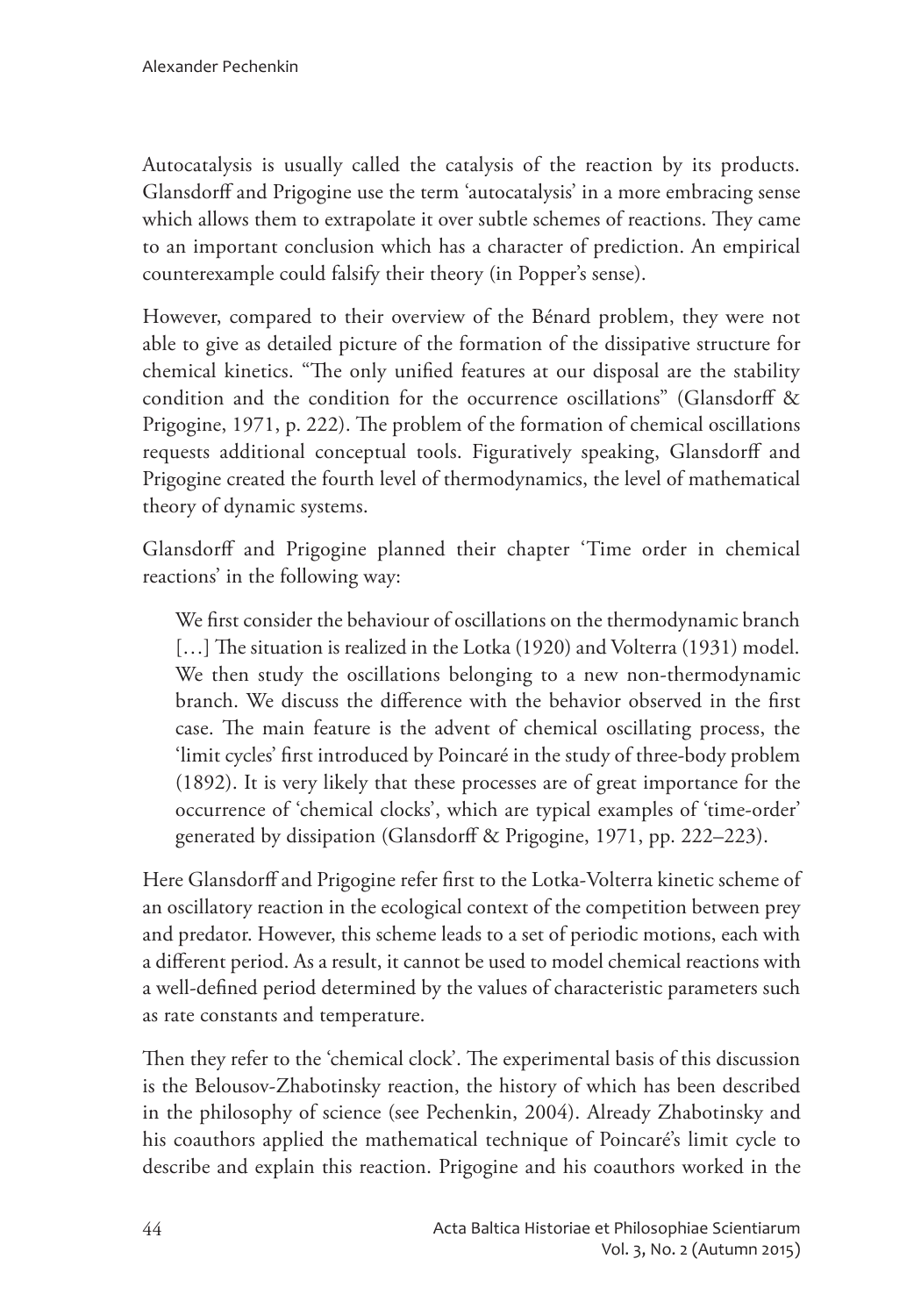same direction. In 1968, Prigogine and Lefever put forward the trimolecular model (the Brusselator), which mathematical characteristics are close to the mathematical properties that Zhabotinsky and his coauthors studied by discussing the mechanism of Belousov-Zhabotinsky reaction.

In Glansdorff-Prigogine's book, the Brusselator has not been mentioned. However, in Prigogine's (and his coauthors') subsequent books this model plays an important part.

So, leaving aside some hydrodynamic models, one can state that Glansdorff and Prigogine discussed two stable dissipative structures (Bénard cells and chemical clock—the Belousov-Zhabotinsky reaction) in their book on non-linear thermodynamics. However, the chemical clock cannot be understood within the framework of thermodynamics only. Here the theory of dynamic systems is essential.

This should be taken into account while the generalization of the concept of dissipative structure is taken under consideration.

## The extrapolation of the concept of dissipative structure

In Glansdorff-Prigogine's book (with the exception of the concluding philosophical Chapter XVII), there is no extrapolation of the concept of dissipative structure. Glansdorff and Prigogine only write that their emphasis on chemical oscillations has been stimulated by a possible application of the elaborated concepts to biological problems. In Chapter XVII there is an extrapolation over biological structures (Glansdorff & Prigogine, 1971, pp. 290–291), but it is emphasized that this extrapolation is tentative, presumable. Glansdorff and Prigogine (1971, p. 298) write that "it is certainly tempting to describe biological structure as open chemical systems operating beyond stability of thermodynamic branch. Such models applied to living systems are clearly incomplete, since much more information on the type of chemical reaction involved, would be necessary to explain essential features of life such as replication phenomena".

In Prigogine's book coauthored with Nicolis (1977), the list of dissipative structures has been expanded. The authors, however, warn that some of their "dissipative structures" are hypothetical. "The purpose of the present chapter is to give a general account of various models giving rise to dissipative structures and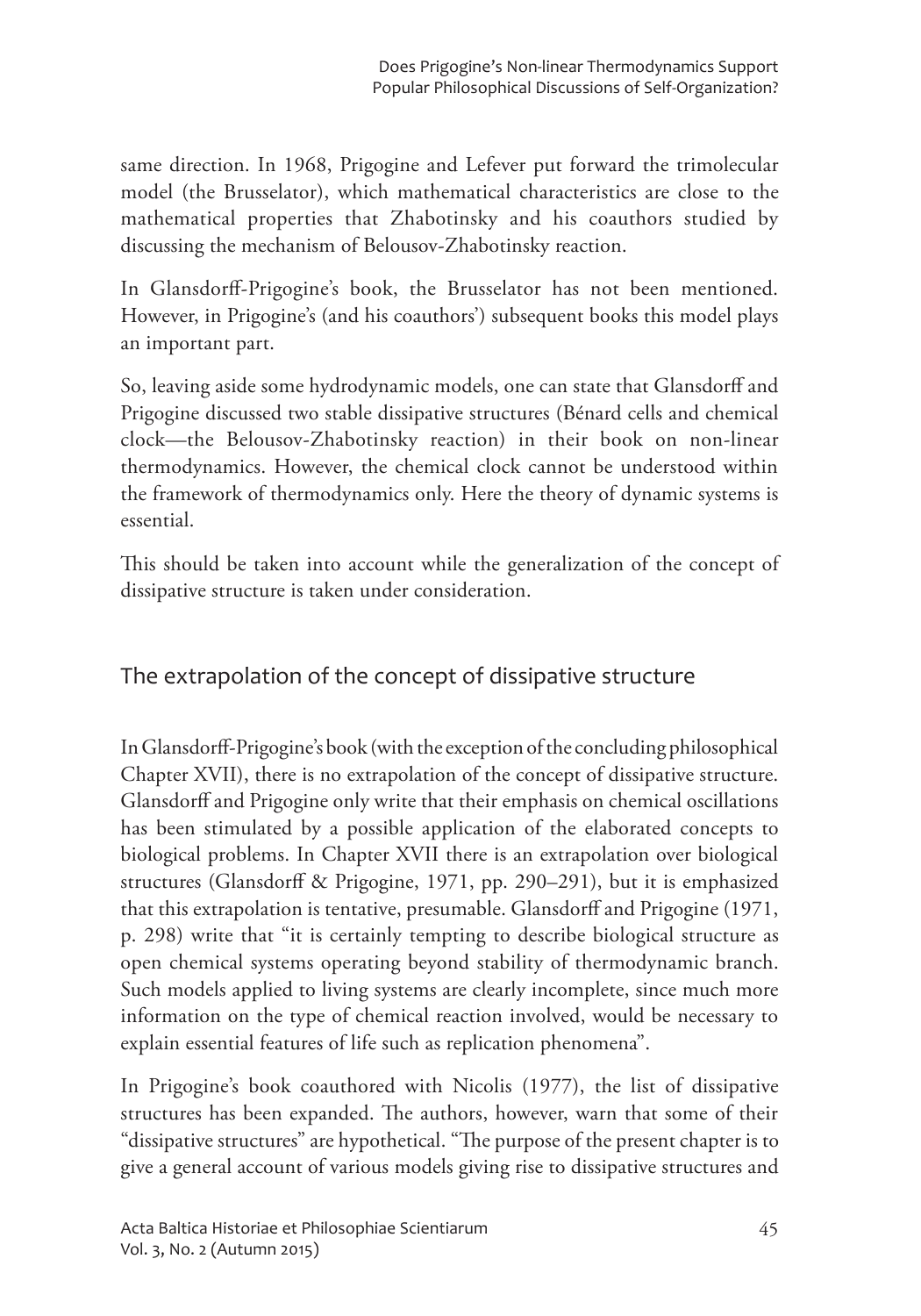related phenomena. [...] We insist primarily on the variety and the wide range of applicability of the concept [...] Thus, certain parts of the present chapter have the character of review more than the comprehensive analysis." (Nicolis & Prigogine, 1977, p. 160)

Here emerges another problem. The concept of dissipative structures is a thermodynamic concept. Nicolis-Prigogine's theory, as it is presented in their book, is mainly based on the theory of dynamical systems. The authors give warning that they could not reach a consistent presentation of their results on the basis of thermodynamics.

In the textbook by Kondepudi and Prigogine (1988) there is an extrapolation of the dissipative structures over Alan Turing's analysis of the mechanism producing the morphology of living organism. "We will briefly describe a Turing structure, or stationary spatial dissipative structure" (Kondepudi & Prigogine, 1988, p. 445).

In the semi-popular book mentioned above, Prigogine (1980), by formulating the concept of dissipative structure, refers to a number of biological phenomena. First of all, he refers to glycolysis, the chain of metabolic reactions during which glucose is broken down and an energy-rich substance ATP (adenosine triphosphate) is synthesized providing an essential source of energy common to all living cells. For each glucose molecule that is broken down, two molecules of ADP (adenosine diphosphate) are transformed into two molecules of ATP.

Then Prigogine (1980, p. 123) writes that "other examples of oscillating feedback-producing mechanism can be found in the aggregative in slime molds, in reaction involving membrane-bound enzymes, and so forth".

Prigogine is careful in his extrapolations. "It is [...] very tempting to suggest that the origin of life may be relevant to successive instabilities somewhat analogous to successive bifurcations that led to a state of matter of increasing coherence" (Prigogine, 1980, p. 123) (italics by the present author).

This carefulness is absent in Prigogine's book coauthored with Stengers (Prigogine & Stengers, 1984). True, the authors write about self-organization rather than about the dissipative structures.

The situation around the concept of dissipative structure is described by a specialist in molecular biology. "It is becoming a good pitch to supply the concept of dissipative structures with examples from biology. Typically, these examples do not have a real theoretical base" (Belintsev, 1983, p. 17).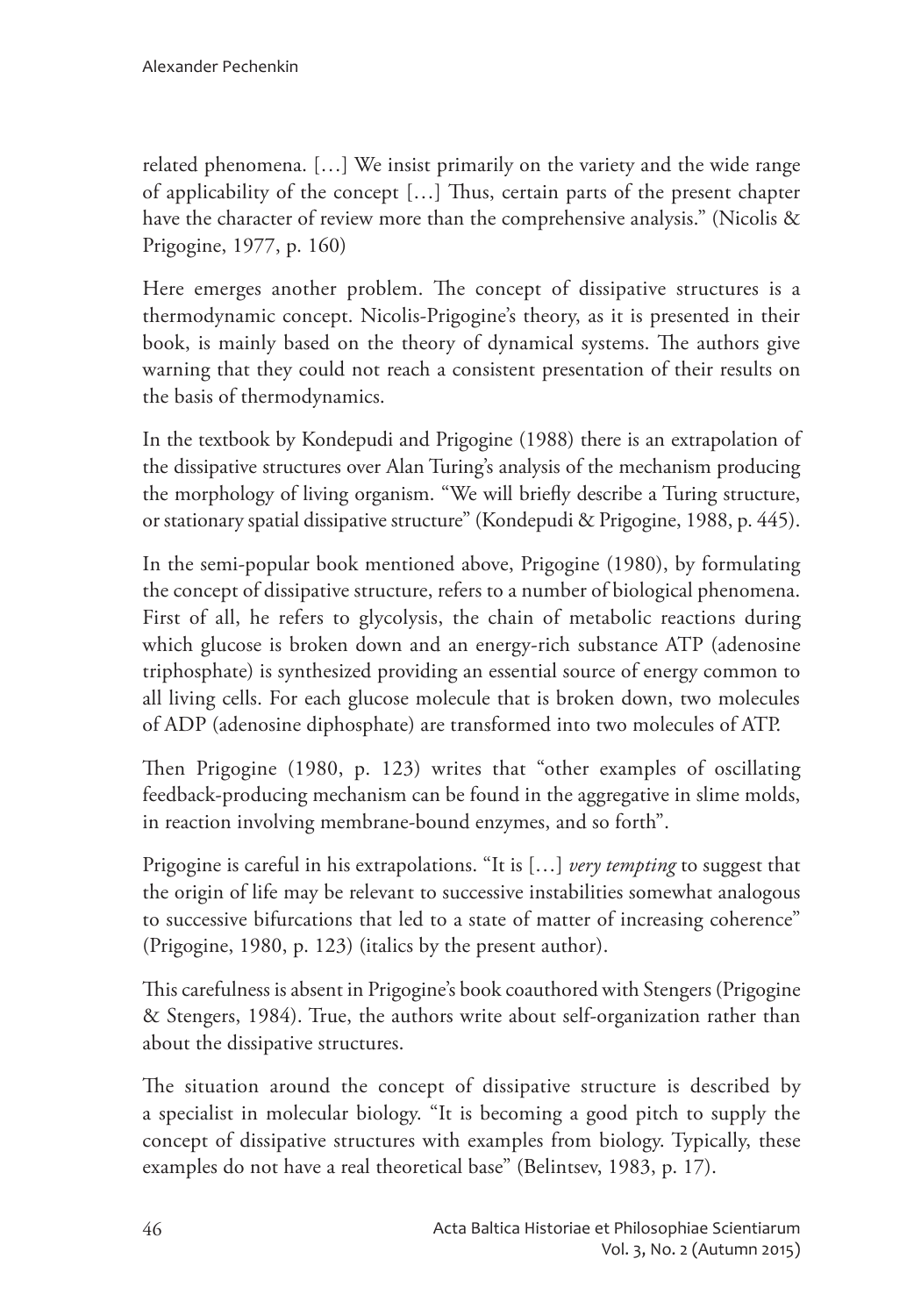The above quotation does not mean that Belintsev, whose paper has been quoted, is opposed to the concept of dissipative structure. However, he emphasized that every extrapolation of this concept over biological phenomena should be supported by serious theoretical research.

## From dissipative structures to self-organization

Already in Prigogine's (1980) semi-popular book, there is a tendency to use the concept of self-organization instead of the concept of dissipative structures. It is understandable: behind the dissipative structure persists a rather rigorous analysis of such phenomena as the Bénard cells and chemical clock. The concept of selforganization is a descriptive concept which has no explication in the terminology of physics. As was said at the beginning of the present article, "self-organization is a process where some form of global order or coordination arises out of the local interactions between the components of an initially disordered systems".

In Prigogine's abovementioned book, Chapter 4, where the concept of dissipative structure is formulated, is subsequently followed by Chapter 5 titled "Selforganization". It is interesting that the term 'self-organization' is not present in this chapter. This is a chapter about stability of dissipative structures, the Brusselator, coherent structures in physics, chemistry, biology, ecology. The term 'selforganization' helps the author to group together many different topics. At the end of the book Prigogine cites Ramon Margalef's book on ecology, viewed in a very wide sense of the word. Margalef writes about the "baroque of the natural world".

What he means is that ecosystems contain many more species than would be "necessary" if biological efficiency alone were an organizing principle. This "overcreativity" of nature emerges naturally from the type of description being suggested here, in which "mutations" and "innovations" occur stochastically and are integrated into the system by the deterministic relations prevailing at the moment. (Prigogine, 1980, pp. 129–130)

In the work by Prigogine and Stengers (1984), 'self-organization' is becoming to be its ideological principle. This is expressed in the 'Preface' written by the writer and philosopher Alvin Toffler.

What makes the Prigogine paradigm especially interesting is that it shifts attention to aspects of reality that characterize today's accelerating social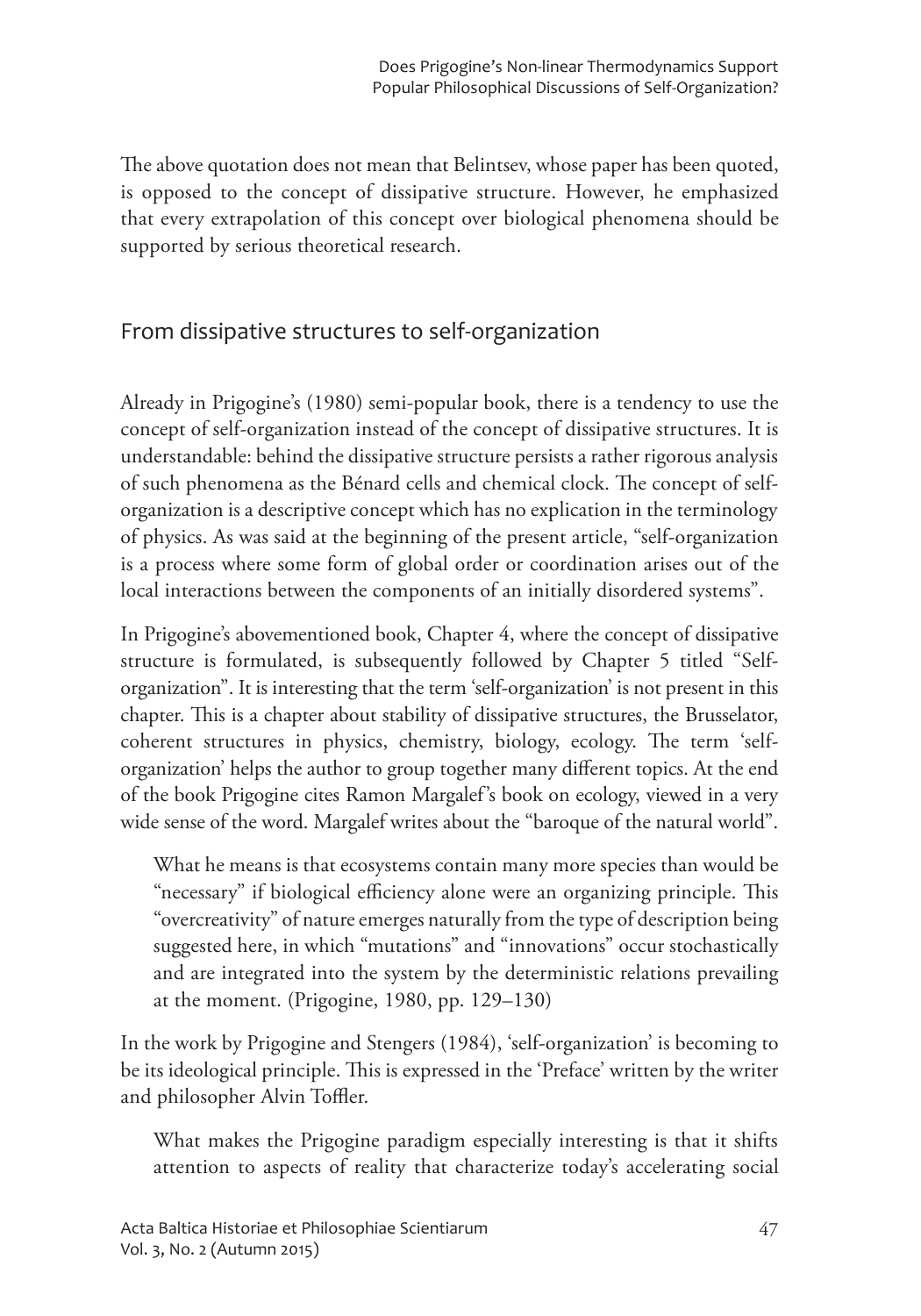change: disorder, instability, diversity, disequilibrium, nonlinear relationship (in which small inputs can trigger massive consequences) and temporality—a heightened sensitivity to the flows of time.

The work of Ilya Prigogine and his colleagues in the so-called 'Brussels' school' may well represent the next revolution in science as it enters into a new dialogue not merely with nature, but with society itself.[...]

In Prigoginian terms, all systems contain subsystems which are continually 'fluctuating'. At times, a single fluctuation or a combination of them may become so powerful, as a result of positive feedback, that it shatters the preexisting organization. At this revolutionary moment  $\left[\ldots\right]$  it is inherently impossible to determine in advance which direction change will take: whether the system will disintegrate into 'chaos' or leap to a new, more differentiated, higher level of order or organization, which they call a 'dissipative structure'.

One of the key controversies surrounding this concept has to do with Prigogine's insistence that order and organization can actually arise 'spontaneously' out of disorder and chaos through the process of 'selforganization.' (Prigogine & Stengers, 1984, p. xv)

Let us turn to the epilogue to the Russian translation of Prigogine-Stengers' book. This epilogue also emphasizes the concept of self-organization, but it puts an emphasis on the self-organization of the process of thinking. The authors write.

*Order from Chaos* assumes a personal, dialogue way of thinking—thinking as a process open for future, the irreversible communicative process developing in time. Such a dialogue is art which can't be entirely described by means of formal logic. In this dialogue there are no prepared answers to the asked questions and there is no final list of questions either. Each of the parties involved in such a dialogue is not only asking and it is not only answering. (Prigogine & Stengers, 1986, p. 411)

Another reflection on Prigogine's writings can be found in Vyatcheslav Stepin's book Theoretical Knowledge (Stepin, 2005, pp. 346-347):

Further development of physics led to understanding of scantiness of idealization of closed systems and description of real physical processes in terms of such systems. The overwhelming majority of natural objects are open systems, which exchange energy, matter and information with the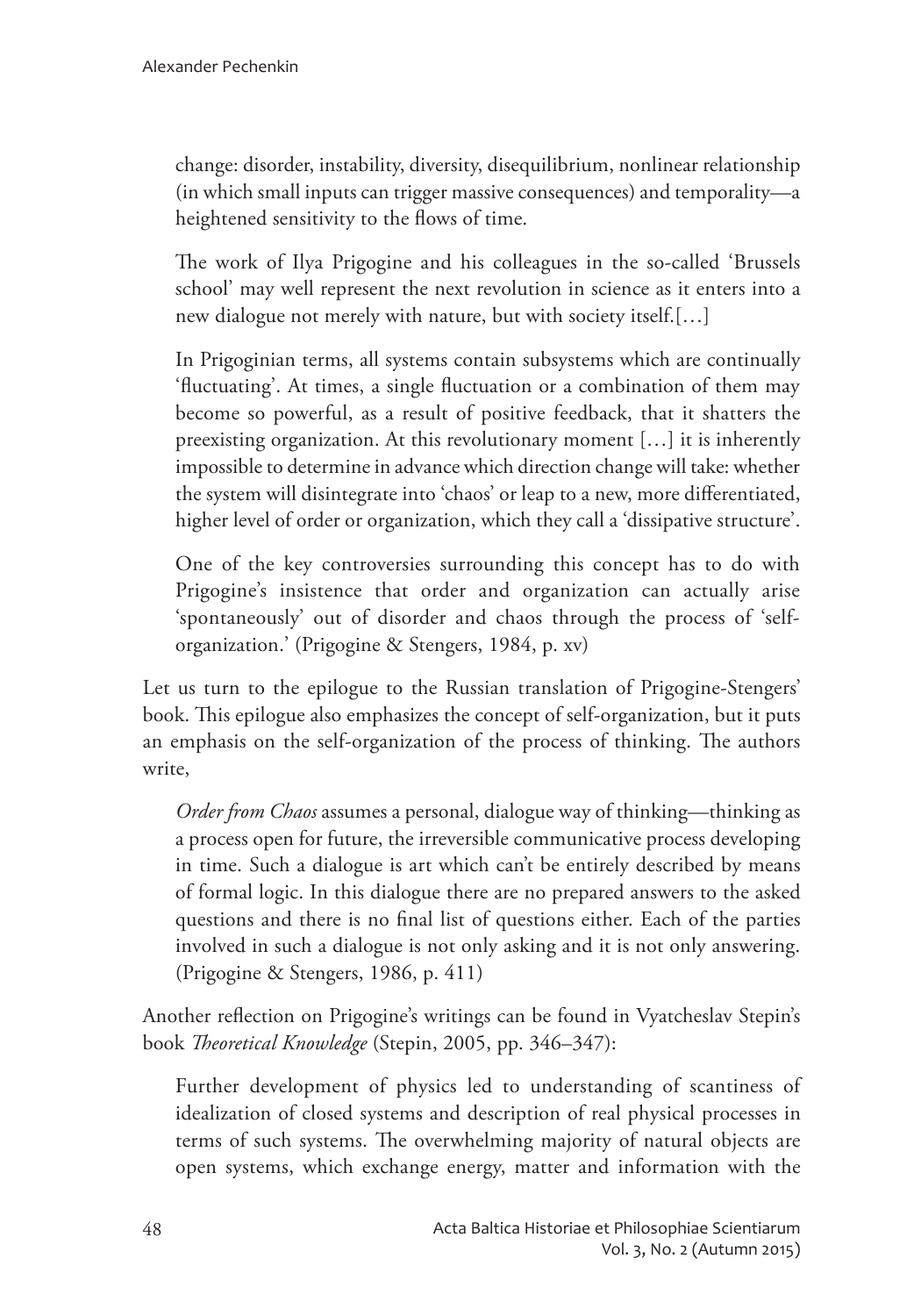surrounding world, and a decisive role in the radically changed world passes to unstable, non-equilibrium states. Fundamental sciences dealing with nonliving nature-physics, chemistry, cosmology-more and more often faced the necessity to take these features into account. But the old theory turned out unfit for their description. The traditional paradigm could not cope with the growing multitude of anomalies and contradictions, leaving many discovered phenomena unexplained. There appeared a need to develop a fundamentally new approach, adequate to objects and processes drawn into the orbit of investigation.

An important contribution to such approach was made by I. Prigogine's school. Researches of that school demonstrated that, moving away from equilibrium, thermodynamic systems get fundamentally new properties and start submitting to special laws. At considerable deviation from equilibrium thermodynamic situation appears a special type of dynamic state of the matter-dissipative structures. According to Prigogine, the type of dissipative structure depends to a large extent on conditions of its formation, and external fields may play a special role in selection of the mechanism of self-organization.

This is a conclusion with far consequences, if we take into account its applicability to all open systems which have an irreversible character. Irreversibility is what is characteristic for modern non-equilibrium states. They "carry the arrow of time" and are source of order, engendering high levels of organization. (Stepin, 2005, pp. 346–347)

Stepin explains what the dissipative structure is by inviting the concept of self-organization. By forgiving him such a jump, one may conclude that his excursion into Prigogine's thermodynamics is typical for philosophical writings on self-organization. These writings take self-organization as a key concept which helps us to understand the world. It refers to the 'arrow of time' and express the development of a wide variety of systems toward higher levels of organization. In his other writings, Stepin (1992, p. 10) connects the concept of self-organization with the concept of post-nonclassical science expressing a new scientific revolution. The post-nonclassical science is represented by the theories which consider self-organization as a key concept. According to Stepin, this is nonlinear thermodynamics, synergetics, the general theory of systems.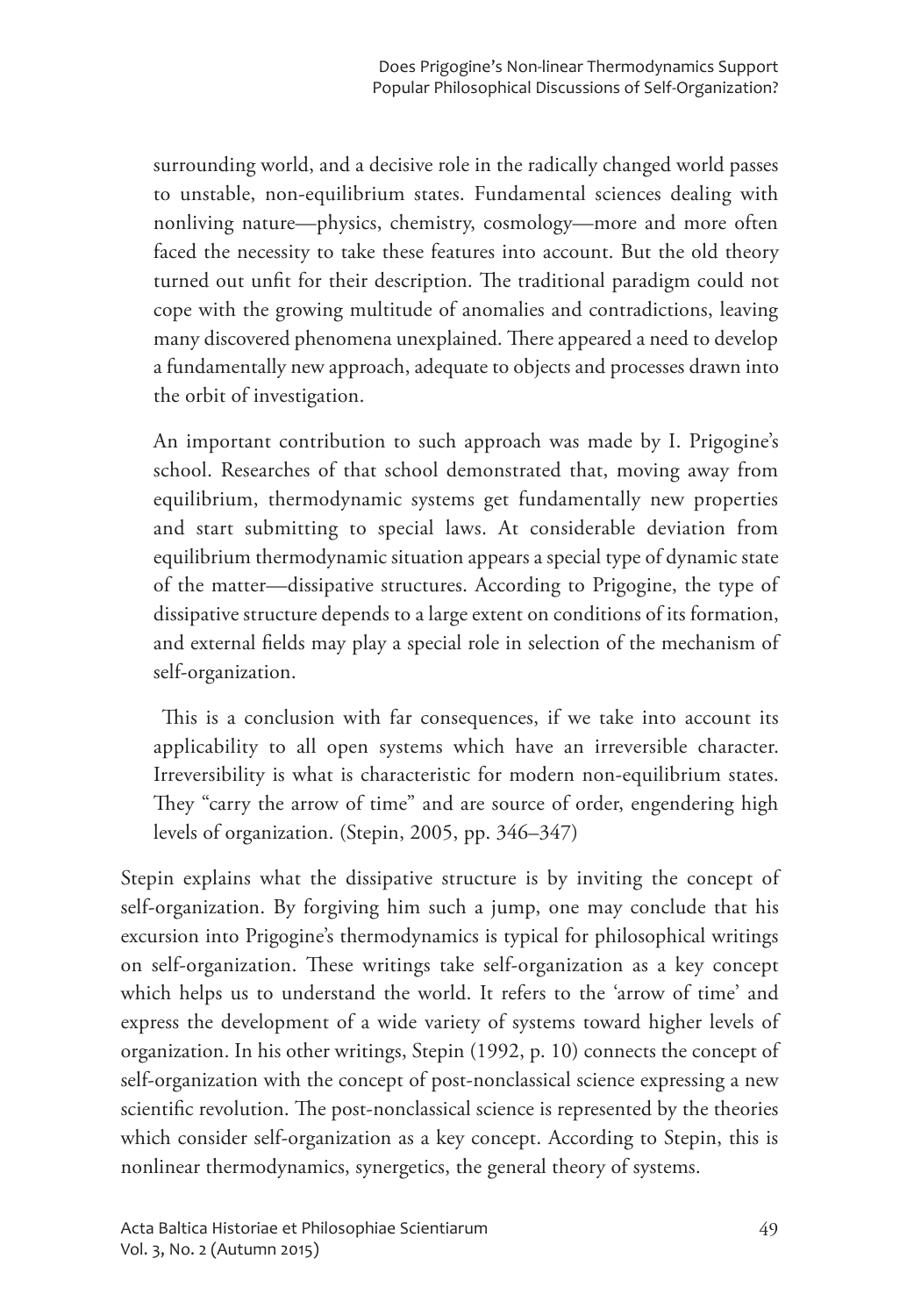# The Weltanschauung philosophy as a presumption of philosophical talks on self-organization

It is natural that scientists venture into philosophical discussions in the introductions and conclusions which are present in their books and specially write popular essays containing philosophical excursions and generalizations. Certainly, such philosophical discussions help their self-consciousness, and by means of philosophical essays scientists express their understanding of their position in science and in the world in general. By employing philosophy it is easier for scientists to explain their contribution to science and culture to nonspecialists.

Still, how does this home-made philosophy relate to the professional philosophy of science?

People who consider themselves philosophers of science often construct their philosophical positions on the basis of such philosophical excursions. They treat them as a kind of empirical material to construct their generalizations about the world, culture, and civilization. They also use them as a methodology of science and apply them to explain the general social and cultural shifts characterizing the contemporary life. They combine them with their professional concepts paradigm, scientific revolution, research program, Weltbild (picture of the world), etc.

However, the philosophy of science constructed in such a way can not be useful as a methodology. Firstly, it is uncritical. It is not possible to critically analyze any conceptual scheme by being based on this conceptual scheme. Besides, methodology needs to clarify scientific knowledge and makes clear what looks obvious. The philosophy which is based on the scientists' philosophical talks takes for granted that level of clarity (and, correspondingly, roughness) which "now and here" has been reached by science.

Philosophical talks about self-organization are somewhat similar to what Edmund Husserl (1910) called Weltanschauung ('worldview') philosophy. "Weltanschauung philosophy presupposes all the practical science as treasures of objective truth, and insofar as it has its goal to satisfy as far as possible our need for thoroughgoing and unified all-embracing and all-penetrating knowledge, it looks on all particular science as its basis. In view of this, by the way, it calls itself scientific philosophy" (Husserl, [1910], p. 188).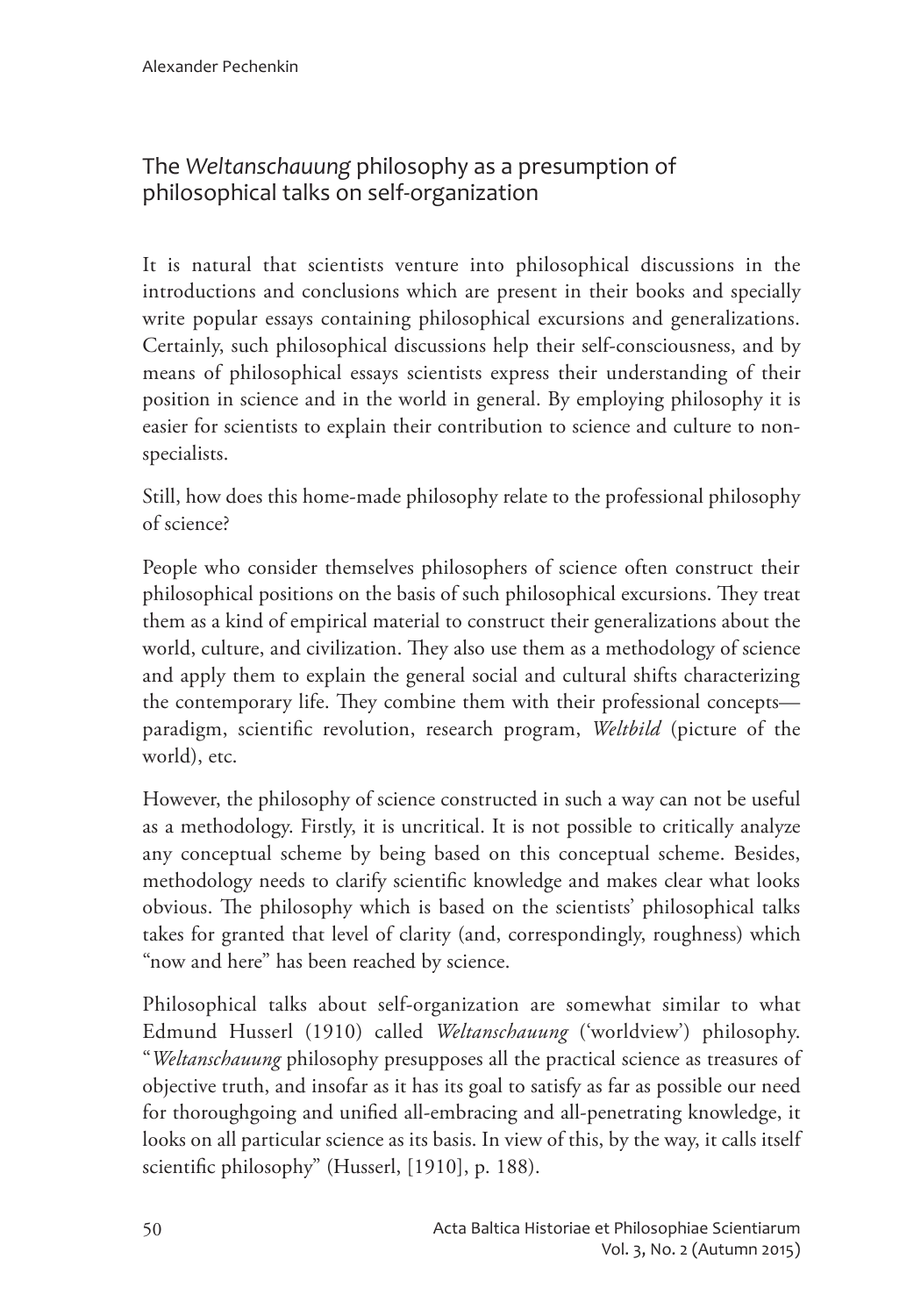Husserl contrasts his project "philosophy as rigorous science" to what he calls Weltanschauung philosophy. Weltanschauung philosophy uses "the admitted cliché" and "the now-beloved expressions". In contrast to the Weltanschauung philosophy, rigorous philosophy "through a classification of the problems and through penetration into their pure sense", develops the methods "adequate to these problems".

Within the present paper I was not interested in discussing the positive intention of Husserl's project. Critical intentions of Husserl's programmatic paper are important for us. This criticism made clear that philosophical analysis of scientific knowledge should not consist in constructing the "worldview" and, of course, it should not be reduced to a popular retelling of the popular retellings.

## References

- Belintsev, B. N. (1983), 'Dissipativnye struktury i problema biologicheskogo formoobrazovaniia' [Dissipative structures and the problem of biological pattern formation], Uspekhi Fizicheskikh Nauk, vol. 141, no. 1, pp. 56-101.
- Chandrasekhar, S. (1961), Hydrodynamic and Hydromagnetic Stability, Oxford: Clarendon Press.
- Feistel, R. & Ebeling, W. (2011), Physics of Self-Organization and Evolution, Weinheim: John Wiley-VCH Verlag. http://dx.doi.org/10.1002/9783527636792
- Glansdorff, P. & Prigogine, I. (1971), Thermodynamic Theory of Structure, Stability and Fluctuations, London, New York, etc.: Wiley-Interscience.
- Husserl, E. ([1910]), *Philosophy as a Rigorous Science*. Retrieved from https://www.scribd. com/doc/63651073/Husserl-Philosophy-as-a-Rigorous-Science-New-Translation, pp. 166–196 [accessed Oct 2015]
- Kondepudi, D. & Prigogine, I. (1988), Modern Thermodynamics: From Heat Engine to Dissipative Structures, New York: John Wiley.
- Landau, L. D. & Lifshitz, E. M. (1988), Teoreticheskaia fizika: Gidrodinamika [Theoretical Physics: Hydrodynamics], vol. 6, 3<sup>rd</sup> ed., Moscow: Nauka.
- Näpinen, L. (1993), 'Philosophical foundations of synergetic modeling,' Proceedings of the Estonian Academy of Sciences: Humanities and Social Sciences, vol. 432, no. 4, pp. 378-390.
- $-$  (2004), 'Understanding of the world and the scientific paradigm of selforganization,' *Studia Philosophica*, Special Issue: Proceedings of the 7<sup>th</sup> Summer Symposium of the International Society of the Philosophy of Chemistry, 16-20 August, Tartu, vol. 4, no. 40, pp. 146–177.